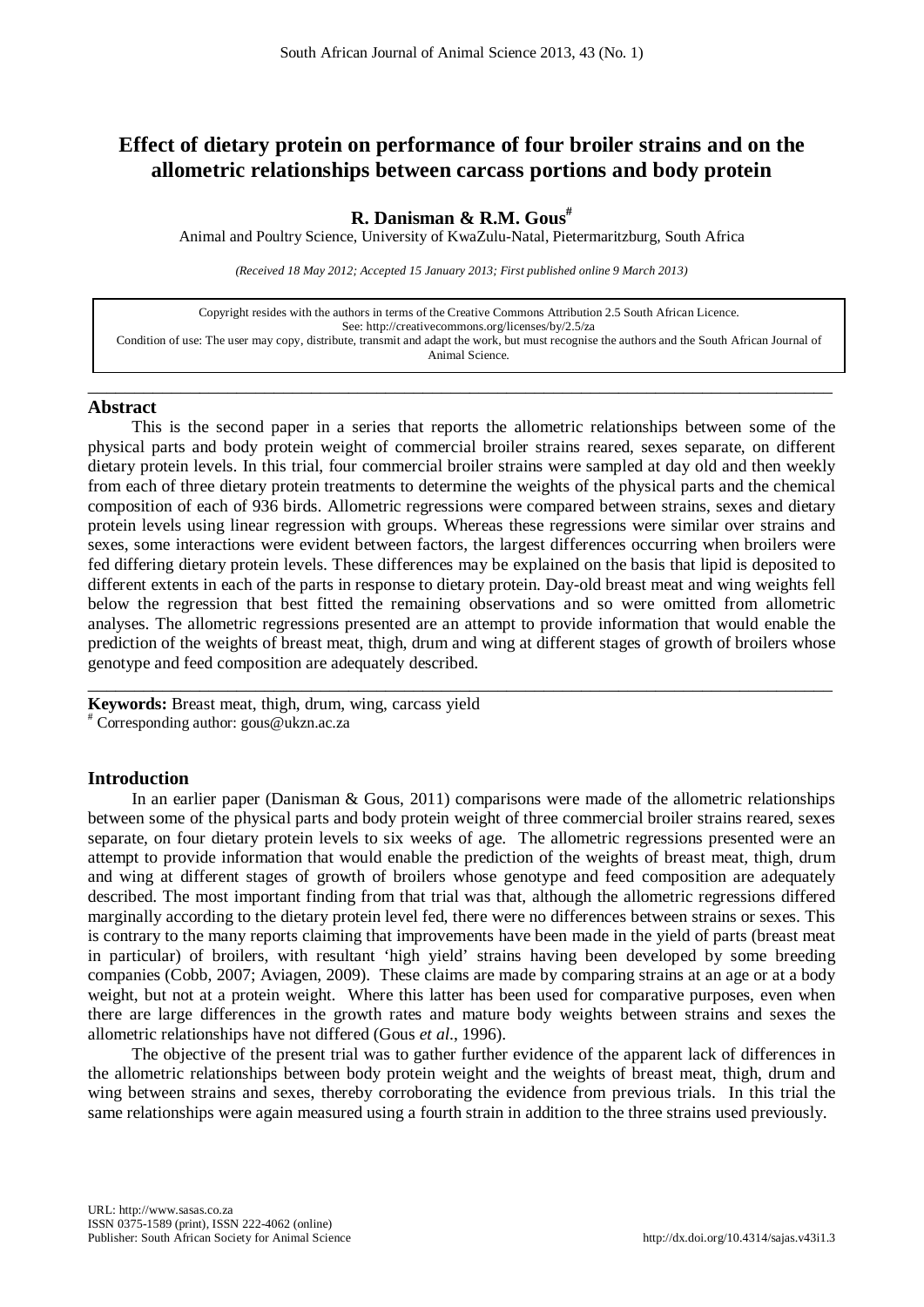## **Materials and Methods**

Four strains of commercial broiler available in South Africa, namely Ross 788, Ross 308, Cobb 500 and Hybro, were obtained from local hatcheries, sexed, and placed at dayold in a controlled environmental broiler facility on the University of KwaZulu-Natal research farm. The genetic characteristics of these four strains are described in Hancock *et al*. (1995). Each of 48 floor pens was populated with 64 chickens, with males and females being reared separately, i.e. six pens of males and six of females of each of four strains were used in the trial. The trial was terminated when the birds were 84 d old as a means of obtaining as wide a range of body protein and component weights as possible for purposes of fitting allometric curves.

Two basal starter feeds, one high and the other low in protein (Table 1) were the same as those used in the previous trial except that they were blended (50 : 50) to produce only one additional level of protein. Amino acid specifications used in the basal feeds were approximately 1.2 and 0.75 of those recommended by Aviagen (2009) for broilers. The two basal feeds were sampled after mixing and these were analysed for apparent metabolisable energy (AME) using the method of Fisher & McNab (1989) and digestible amino acid content using a Waters amino acid analyser (AOAC, 2003). Feed and water were offered *ad libitum*  throughout the trial. The starter feeds were crumbled and offered for the first three weeks whereafter three finisher feeds (Table 1), also of the same composition as those used previously, and blended as described above, were fed as pellets for the remaining nine weeks of the trial.

|                                    |      | <b>Starter</b> | Finisher |      |  |  |  |
|------------------------------------|------|----------------|----------|------|--|--|--|
| Ingredient                         | LP   | HP             | LP       | HP   |  |  |  |
| Maize                              | 532  | 405            | 630      | 485  |  |  |  |
| Soybean full fat                   | 266  | 470            | 265      | 381  |  |  |  |
| Soybean 480 g CP/kg                | 127  |                |          |      |  |  |  |
| Sunflower 370 g CP/kg              |      | 334            |          | 228  |  |  |  |
| Fish meal 650 g CP/kg              |      | 555            |          |      |  |  |  |
| Limestone                          | 169  | 124            | 176      | 169  |  |  |  |
| L-lysine HCl                       | 0.1  | 0.5            | 0.5      | 0.9  |  |  |  |
| DL methionine                      | 1.7  | 3.4            | 1.3      | 2.7  |  |  |  |
| L-threonine                        |      | 0.6            |          | 0.4  |  |  |  |
| Vit+min premix                     | 2.5  | 2.5            | 2.5      | 2.5  |  |  |  |
| Choline chloride 60                | 0.7  |                | 7.6      | 12.9 |  |  |  |
| Salt                               | 3    | $\overline{2}$ | 14       |      |  |  |  |
| Monocalcium phosphate              | 16.6 | 11.6           | 16.8     | 16.6 |  |  |  |
| Sodium bicarbonate                 | 3    | 2.5            | 6.7      | 8.4  |  |  |  |
| Oil - Soya                         | 30   |                | 50       | 50   |  |  |  |
| Chemical composition - determined  |      |                |          |      |  |  |  |
| AME (MJ/kg)                        | 13.2 | 13.3           | 13.4     | 13.6 |  |  |  |
| Crude protein                      | 207  | 261            | 153      | 194  |  |  |  |
| Lysine <sup>1</sup>                | 10.2 | 14             | 7.4      | 10.1 |  |  |  |
| $Methoded$ <sup>1</sup>            | 4.5  | 7.2            | 3.5      | 5.3  |  |  |  |
| Methionine & cysteine <sup>1</sup> | 7.4  | 10.3           | 5.8      | 7.9  |  |  |  |
| Threonine $1$                      | 6.8  | 9.2            | 5.0      | 6.7  |  |  |  |

**Table 1** Ingredient and nutrient composition (g/kg) of the low (LP) and high protein (HP) basal starter and finisher feeds used

> 1 Digestible amino acid content.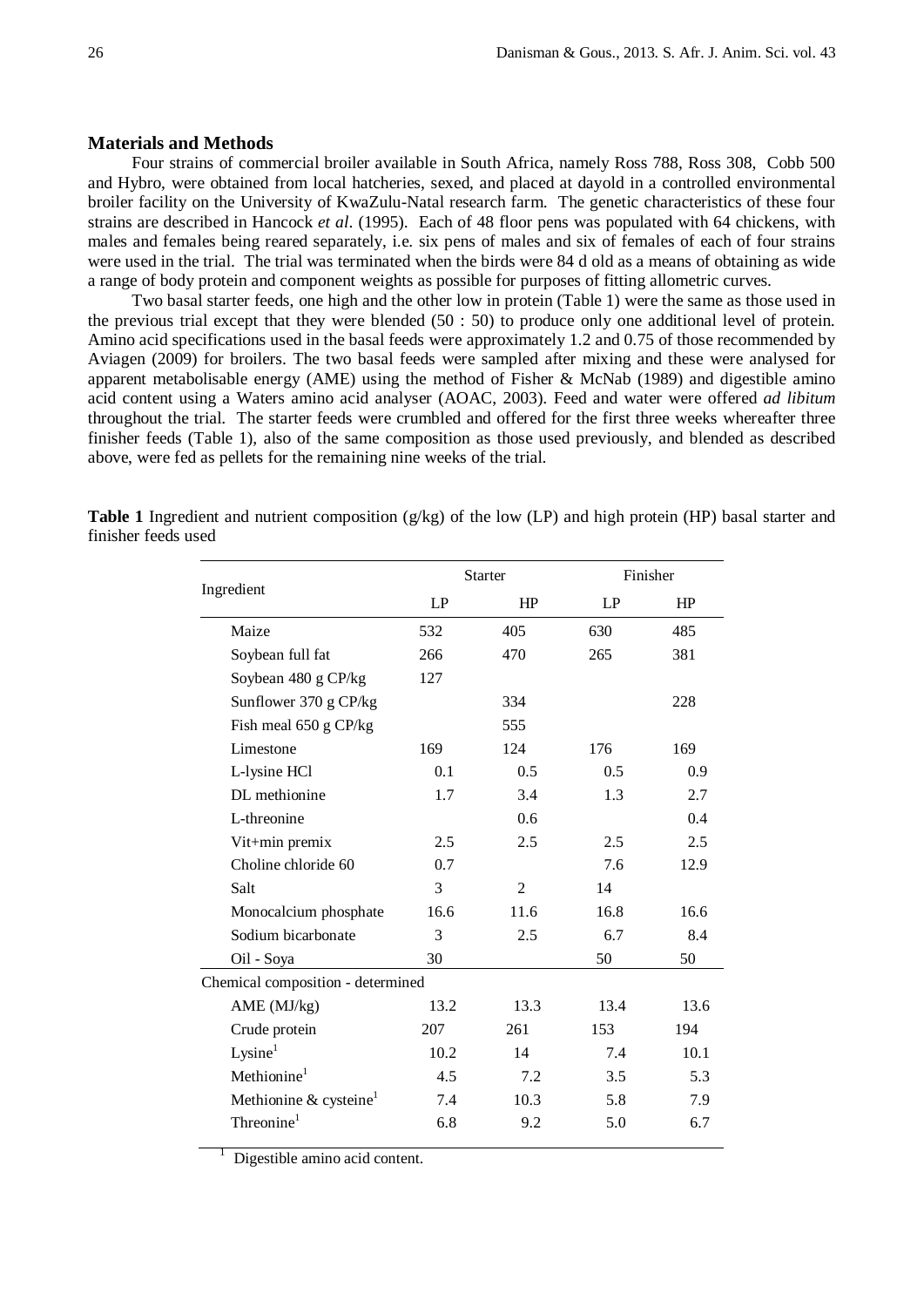A representative sample (0.5) of birds in each pen was weighed at weekly intervals up to 84 d. Feed allocated to each pen was weighed and transferred to the feeding troughs when necessary. At the end of each week feed remaining in the troughs and in the bag was weighed, to determine the amount of feed consumed during the week. Feed conversion efficiency (FCE) was calculated as g gain/kg food consumed.

At day old, six birds were sampled from each strain x sex, the parts were dissected and weighed, then the chicks from each strain and sex were combined for chemical analysis. Thereafter, two birds were removed from each pen for carcass analysis each week up to the 6th week, and then at 8, 10 and 12 weeks. These birds were treated as described by Danisman & Gous (2011). The natural log (*ln*) of the weight of breast, thigh, drum and wing was calculated from which the allometric relationships between these components (Y) and *ln* body protein weight (X) were determined using the equation *ln*  $Y = ln a + b ln X$ . The exponent b represents the slope of the linear regression obtained in a logarithmic plot.

In summary, a factorial design was used, with four strains, three protein levels and two sexes. Two replications of each treatment combination were used. Data were subjected to the same statistical analyses as those described by Danisman & Gous (2011).

## **Results**

|                  |            |                |           | 42 d         |             |                                            | 84 d             |              |                           |              |                           |      |  |  |
|------------------|------------|----------------|-----------|--------------|-------------|--------------------------------------------|------------------|--------------|---------------------------|--------------|---------------------------|------|--|--|
|                  |            | High protein   |           | Med. protein |             | Low protein                                |                  | High protein |                           | Med. protein | Low protein               |      |  |  |
|                  | $F^1$      | M <sup>2</sup> | ${\bf F}$ | $\mathbf M$  | $\mathbf F$ | M                                          | $\mathbf F$      | $\mathbf M$  | $\boldsymbol{\mathrm{F}}$ | M            | $\boldsymbol{\mathrm{F}}$ | M    |  |  |
|                  |            |                |           |              |             | Body weight (kg)                           |                  |              |                           |              |                           |      |  |  |
| R308             | 2.51       | 2.96           | 2.32      | 2.75         | 2.39        | 2.59                                       | 4.70             | 6.36         | 4.82                      | 6.25         | 4.92                      | 5.95 |  |  |
| R788             | 2.43       | 2.83           | 2.32      | 2.68         | 2.30        | 2.68                                       | 4.96             | 6.28         | 4.94                      | 6.11         | 5.12                      | 6.38 |  |  |
| Cobb             | 2.50       | 2.96           | 2.41      | 2.73         | 2.37        | 2.75                                       | 5.06             | 6.02         | 4.84                      | 5.90         | 5.01                      | 6.22 |  |  |
| Hybro            | 2.40       | 2.94           | 2.37      | 2.82         | 2.31        | 2.67                                       | 5.18             | 6.66         | 5.09                      | 6.37         | 5.01                      | 6.36 |  |  |
| Mean             |            | 2.69           |           | 2.55         |             | 2.51                                       |                  | 5.65         |                           | 5.54         |                           | 5.62 |  |  |
| RMS <sup>3</sup> |            |                |           | 5.53         |             |                                            |                  |              | 84.1                      |              |                           |      |  |  |
|                  |            |                |           |              |             |                                            | Food intake (kg) |              |                           |              |                           |      |  |  |
| R308             | 4.32       | 4.97           | 4.13      | 4.71         | 4.32        | 4.60                                       | 13.0             | 16.5         | 13.6                      | 16.0         | 13.6                      | 15.2 |  |  |
| R788             | 4.29       | 4.83           | 4.02      | 4.62         | 4.17        | 4.65                                       | 14.1             | 16.2         | 13.6                      | 16.2         | 13.3                      | 15.8 |  |  |
| Cobb             | 4.10       | 4.59           | 3.92      | 4.45         | 4.03        | 4.69                                       | 12.5             | 14.1         | 12.1                      | 14.3         | 12.4                      | 14.5 |  |  |
| Hybro            | 3.80       | 4.60           | 3.90      | 4.46         | 3.83        | 4.38                                       | 12.0             | 14.2         | 12.7                      | 14.2         | 11.8                      | 14.1 |  |  |
| Mean             |            | 4.44           |           | 4.28         |             | 4.33                                       |                  | 14.1         | 14.1                      |              |                           | 13.8 |  |  |
| <b>RMS</b>       |            |                |           | 13.6         |             |                                            |                  |              |                           | 393          |                           |      |  |  |
|                  |            |                |           |              |             | Body lipid (g/kg body weight) <sup>4</sup> |                  |              |                           |              |                           |      |  |  |
| R308             | 111        | 99             | 126       | 129          | 145         | 144                                        | 151              | 129          | 178                       | 157          | 181                       | 125  |  |  |
| R788             | 112        | 101            | 132       | 111          | 151         | 130                                        | 157              | 126          | 232                       | 111          | 154                       | 136  |  |  |
| Cobb             | 128        | 109            | 130       | 108          | 162         | 134                                        | 177              | 110          | 161                       | 124          | 227                       | 151  |  |  |
| Hybro            | 106        | 90             | 125       | 129          | 152         | 143                                        | 189              | 106          | 194                       | 123          | 157                       | 144  |  |  |
| Mean             | 107<br>124 |                |           |              | 145         | 160<br>143<br>159                          |                  |              |                           |              |                           |      |  |  |
| <b>RMS</b>       |            |                |           | 2.59         |             |                                            | 6.79             |              |                           |              |                           |      |  |  |

**Table 2** Mean body weight (kg) and body lipid content (g/kg) of males and females of four strains of broiler fed three levels of balanced protein at, and cumulative food intake (kg) to six and 12 weeks of age

 $\frac{1}{1}$  Females;  $\frac{2}{1}$  Males;  $\frac{3}{1}$  Residual mean square.

<sup>4</sup> Body lipid content was calculated from gross energy (GE, measured using a bomb calorimeter) using the equation  $L = -0.8756 + 0.04754*GE$  (University of KwaZulu-Natal, unpublished).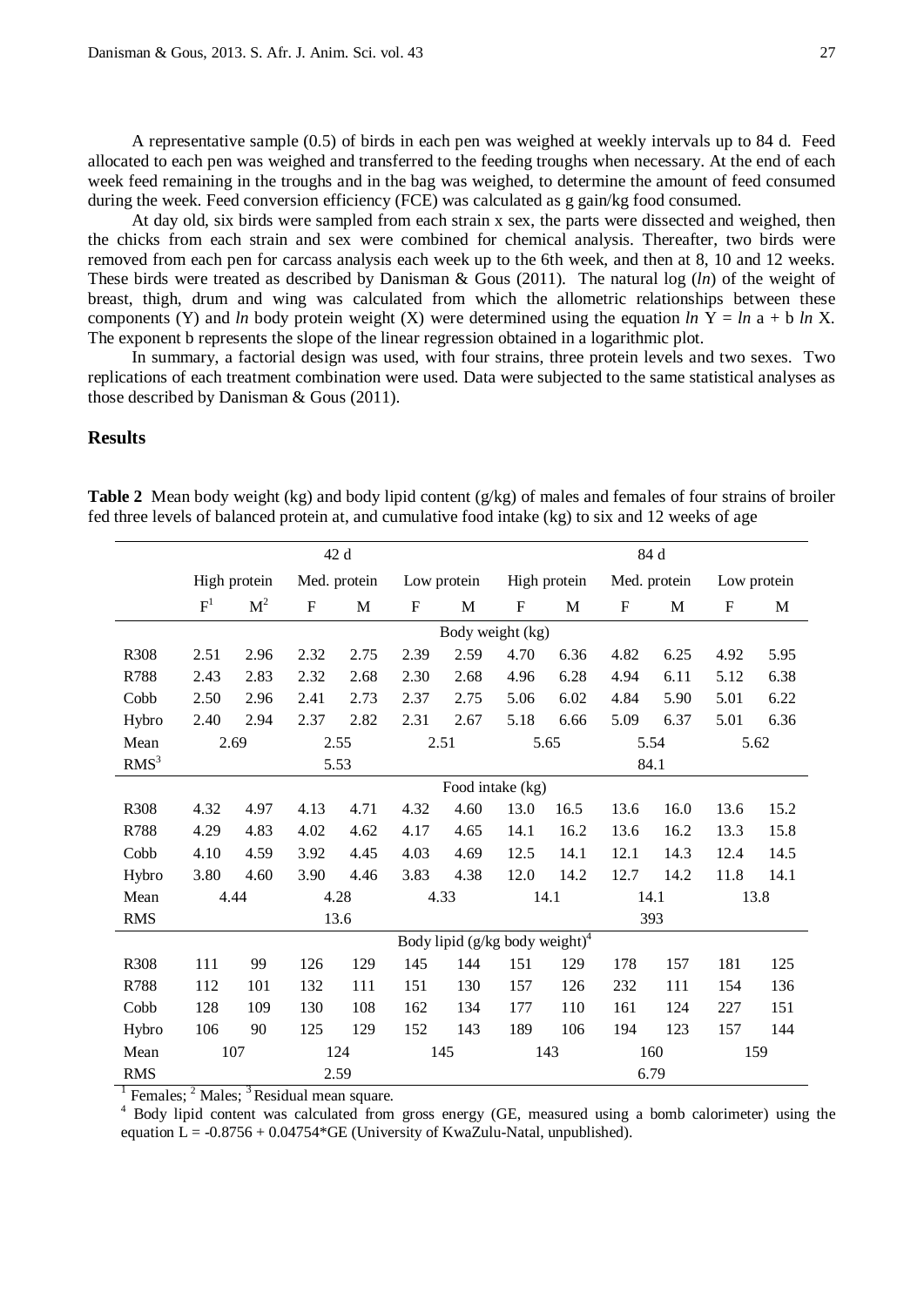Although body weights and food intakes of broilers on each of the treatments were recorded each week, only the mean body weights at, and cumulative feed consumptions to six and 12 weeks, for each strain, sex and balanced protein level are presented here (Table 2) to indicate the extent to which these varied between birds on the various treatments. In all cases, males were heavier (*P* <0.01), and consumed more feed  $(P<0.01)$ , than females.

Dietary protein content influenced growth rate and food intake, with numerically higher body weights and intakes being recorded on the highest feed protein level at both ages. Also presented in Table 2 are the mean body lipid contents of broilers sampled for carcass analysis at six and 12 weeks of age. Females had higher (*P* <0.001) lipid contents than males (132 vs. 119 and 181 vs. 128 g/kg at the two ages, respectively) and there was a linear increase  $(P < 0.01)$  in lipid content as dietary protein content declined at both ages.

The mean values presented in Table 2 demonstrate that the factors used, namely, strain, sex and feed protein content, produced widely different body weights and body compositions of birds on the different protein treatments.

Of the components of the body that were measured, only the weights of breast meat, thigh, drum and wing are given in the tables below. The mean weights of the remaining five components measured, namely, breast skin and bone, liver, gut and the remainder of the carcass are not presented in this paper, nor are the results of the chemical analyses of the carcasses other than the lipid content at six weeks. The entire dataset is available from the corresponding author on request.

In general, breast meat weight (Table 3) was greater  $(P \le 0.01)$  for males than females, on the high protein than on the medium or low protein feed  $(P \le 0.01)$  and for the Cobb and Hybro strains from six weeks

| Age            |                  |                | Cobb           |                      |      | <b>Ross 308</b> |                      |      | <b>Ross 788</b> |      |      | Hybro |      |  |
|----------------|------------------|----------------|----------------|----------------------|------|-----------------|----------------------|------|-----------------|------|------|-------|------|--|
| (w)            |                  |                |                |                      |      |                 | Feed protein content |      |                 |      |      |       |      |  |
|                | RMS <sup>1</sup> | H <sup>2</sup> | M <sup>3</sup> | $\operatorname{L}^4$ | H    | M               | L                    | H    | M               | L    | H    | M     | L    |  |
|                |                  |                |                |                      |      |                 | Females              |      |                 |      |      |       |      |  |
| $\mathbf{1}$   | 3.3              | 13             | 13             | 10                   | 15   | 13              | 12                   | 15   | 14              | 12   | 16   | 14    | 11   |  |
| $\overline{2}$ | 55               | 56             | 54             | 53                   | 55   | 38              | 42                   | 50   | 42              | 38   | 53   | 49    | 42   |  |
| 3              | 351              | 124            | 96             | 93                   | 108  | 103             | 81                   | 110  | 97              | 75   | 106  | 102   | 97   |  |
| $\overline{4}$ | 1012             | 196            | 212            | 205                  | 217  | 182             | 187                  | 220  | 151             | 167  | 236  | 194   | 196  |  |
| 5              | 1629             | 370            | 336            | 317                  | 273  | 268             | 235                  | 296  | 290             | 259  | 355  | 284   | 302  |  |
| 6              | 4705             | 477            | 360            | 461                  | 410  | 430             | 343                  | 407  | 348             | 333  | 367  | 424   | 338  |  |
| 8              | 9551             | 729            | 730            | 660                  | 640  | 567             | 575                  | 592  | 561             | 510  | 687  | 703   | 594  |  |
| 10             | 22597            | 888            | 919            | 830                  | 655  | 830             | 782                  | 729  | 759             | 745  | 929  | 921   | 818  |  |
| 12             | 33832            | 1234           | 1057           | 1046                 | 859  | 901             | 893                  | 905  | 850             | 884  | 1241 | 1051  | 1134 |  |
|                |                  |                |                |                      |      |                 | Males                |      |                 |      |      |       |      |  |
| $\mathbf{1}$   | 3.3              | 14             | 12             | 8.0                  | 16   | 13              | 12                   | 14   | 12              | 9.0  | 15   | 14    | 11   |  |
| $\overline{2}$ | 55               | 50             | 53             | 43                   | 55   | 47              | 28                   | 57   | 50              | 36   | 51   | 50    | 43   |  |
| 3              | 351              | 137            | 118            | 104                  | 110  | 101             | 68                   | 111  | 80              | 64   | 123  | 114   | 79   |  |
| $\overline{4}$ | 1012             | 272            | 254            | 180                  | 244  | 199             | 200                  | 243  | 212             | 194  | 267  | 240   | 165  |  |
| 5              | 1629             | 401            | 353            | 301                  | 282  | 307             | 255                  | 330  | 270             | 264  | 356  | 375   | 294  |  |
| 6              | 4705             | 585            | 525            | 386                  | 497  | 376             | 339                  | 452  | 417             | 291  | 555  | 464   | 415  |  |
| 8              | 9551             | 865            | 841            | 816                  | 736  | 685             | 619                  | 789  | 742             | 717  | 834  | 883   | 747  |  |
| 10             | 22597            | 985            | 1068           | 1075                 | 879  | 982             | 959                  | 964  | 930             | 890  | 1175 | 1115  | 1106 |  |
| 12             | 33832            | 1436           | 1212           | 1262                 | 1335 | 1041            | 1162                 | 1175 | 1074            | 1084 | 1506 | 1281  | 1376 |  |
|                |                  |                |                |                      |      |                 |                      |      |                 |      |      |       |      |  |

**Table 3** Mean breast meat weight (g), at weekly intervals, of females and males of four strains of broiler fed three levels of balanced protein to 84 d of age

Residual mean square; <sup>2</sup> High protein; <sup>3</sup> Medium protein; <sup>4</sup> Low protein.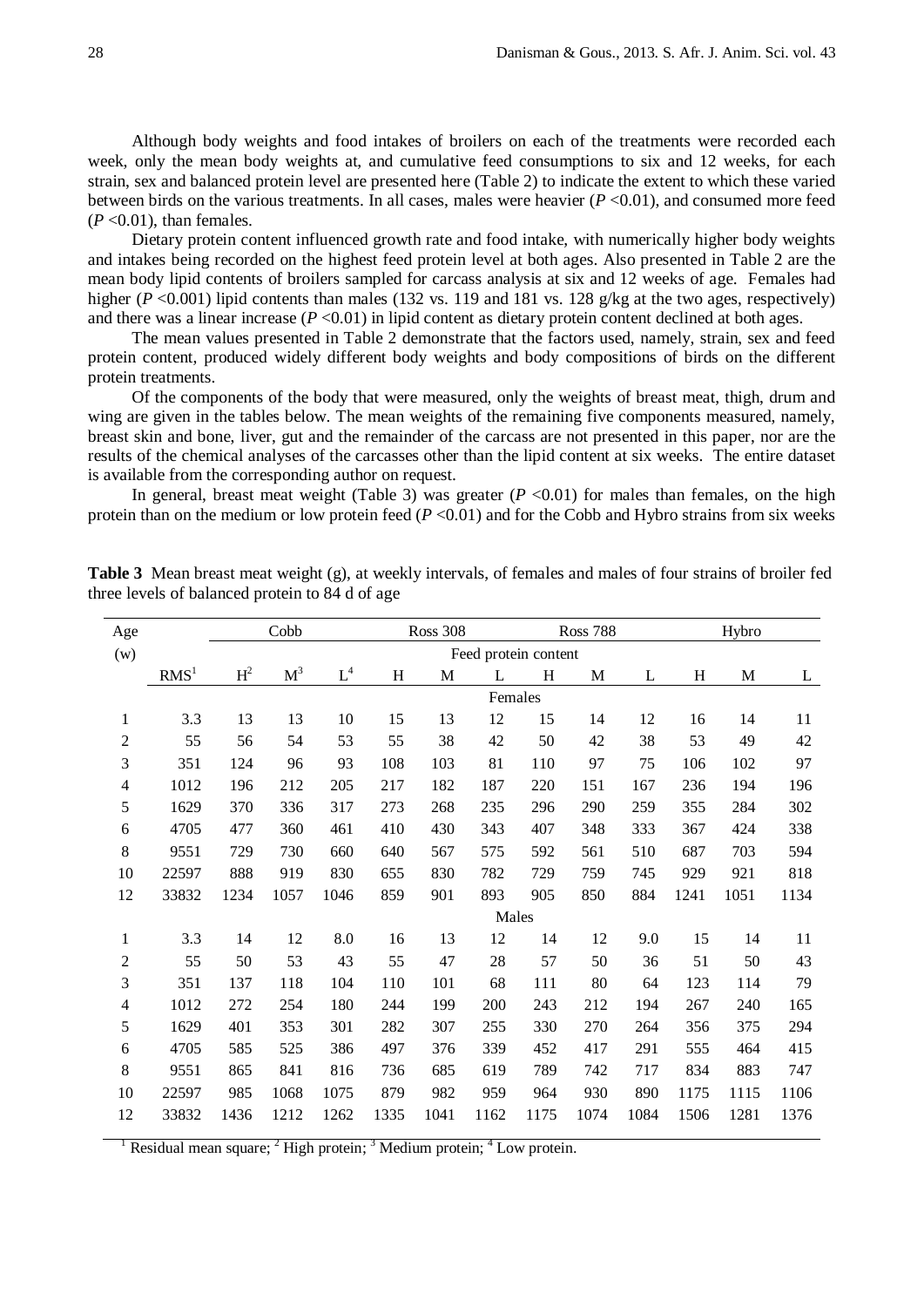$(P<0.01)$  onwards, the difference between these and the two Ross strains being 200 g at 12 w (1239 vs. 1040) g), which is the same order of magnitude as between males and females at that age. The Ross 788 strain generally exhibited the lowest breast meat yield at all ages.

**Table 4** Main effects of strain, sex and feed protein content on the allometric coefficients (constant term and regression coefficient  $\pm$  standard error) relating weights (g) of breast meat, thigh, drum and wing to body protein weight, with goodness of fit  $(R^2)$ . Where no differences exist between levels of a factor only one value is given for the constant term and/or regression coefficient

|                       |             | <b>Constant Term</b>               |          |          |           | <b>Regression Coefficient</b>   |       |             |       |  |  |
|-----------------------|-------------|------------------------------------|----------|----------|-----------|---------------------------------|-------|-------------|-------|--|--|
| Strain                | R308        | R788                               | Cobb     | Hybro    | R308      | R788                            | Cobb  | Hybro       | $R^2$ |  |  |
| <b>Breast</b>         | $-2.530$    | $-2.530$                           | $-2.434$ | $-2.434$ |           | $1.415 \pm 0.009$               |       |             | 96.9  |  |  |
| -day $old1$           | $-1.439$    | $\pm$ 0.051<br>$-1.439$<br>± 0.039 | $-1.614$ | $-1.439$ | 1.230     | 1.230                           | 1.277 | 1.252       | 99.3  |  |  |
| Thigh                 | $-1.438$    | $-1.390$<br>$\pm$ 0.026            | $-1.429$ | $-1.351$ | 1.059     | ± 0.007<br>1.048<br>$\pm$ 0.005 | 1.058 | 1.040       | 99.6  |  |  |
| Drum                  | $-1.534$    | $-1.474 - 1.481$<br>$\pm$ 0.025    |          | $-1.438$ | 1.050     | 1.039<br>$\pm$ 0.005            | 1.030 | 1.025       | 99.6  |  |  |
| Wing <sup>2</sup>     |             | $-1.400 \pm 0.016$                 |          |          |           | $0.984 \pm 0.003$               |       |             | 99.3  |  |  |
| Sex                   |             |                                    |          |          |           |                                 |       |             |       |  |  |
|                       | $\mathbf F$ |                                    |          | M        | ${\bf F}$ |                                 |       | $\mathbf M$ |       |  |  |
| <b>Breast</b>         | $-2.597$    |                                    |          | $-2.405$ | 1.446     |                                 |       | 1.392       | 97.0  |  |  |
|                       |             | $\pm 0.068$                        |          |          |           | $\pm 0.013$                     |       |             |       |  |  |
| -day old <sup>1</sup> |             | $-1.466 \pm 0.021$                 |          |          |           | $1.248\pm0.004$                 |       |             | 99.3  |  |  |
| Thigh                 | $-1.446$    |                                    |          | $-1.366$ | 1.607     |                                 |       | 1.043       | 99.6  |  |  |
|                       |             | $\pm$ 0.019                        |          |          |           | $\pm$ 0.0035                    |       |             |       |  |  |
| Drum                  | $-1.490$    |                                    |          | $-1.467$ |           | $1.035 \pm 0.002$               |       |             | 99.6  |  |  |
| Wing <sup>2</sup>     | $-1.395$    | $\pm 0.013$<br>$\pm 0.016$         |          | $-1.408$ |           | $0.984 \pm 0.003$               |       |             | 99.3  |  |  |
| Feed Protein          |             |                                    |          |          |           |                                 |       |             |       |  |  |
|                       | HP          | MP                                 |          | LP       | HP        | MP                              |       | LP          |       |  |  |
|                       | $-1.388$    | $-1.431$                           |          | $-1.632$ | 1.231     | 1.237                           |       | 1.266       |       |  |  |
| <b>Breast</b>         |             | $\pm$ 0.037                        |          |          |           | $\pm$ 0.007                     |       |             | 99.3  |  |  |
| Thigh                 | $-1.336$    | $-1.406$                           |          | $-1.394$ | 1.035     | 1.051                           |       | 1.056       | 99.4  |  |  |
|                       |             | $\pm 0.028$                        |          |          |           | $\pm 0.003$                     |       |             |       |  |  |
| Drum                  | $-1.473$    | $-1.498$                           |          | $-1.450$ |           | 1.033                           |       |             | 99.4  |  |  |
|                       | $-1.417$    | $\pm 0.017$<br>$-1.398$            |          | 1.390    |           | $\pm$ 0.003<br>0.984            |       |             |       |  |  |
| Wing                  |             | $\pm$ 0.017                        |          |          |           | $\pm\,0.003$                    |       |             | 99.3  |  |  |
|                       |             |                                    |          |          |           |                                 |       |             |       |  |  |

 $\frac{1}{2}$  Coefficients are for breast meat weight excluding dayold weights.

<sup>2</sup> Coefficients are for wing weight excluding dayold weights.

Data for breast meat and body protein weight from each bird sampled were used to calculate allometric equations for each strain, sex and feed protein level, which were compared using simple linear regression with groups in Genstat (2002), the respective coefficients for the main effects of the three factors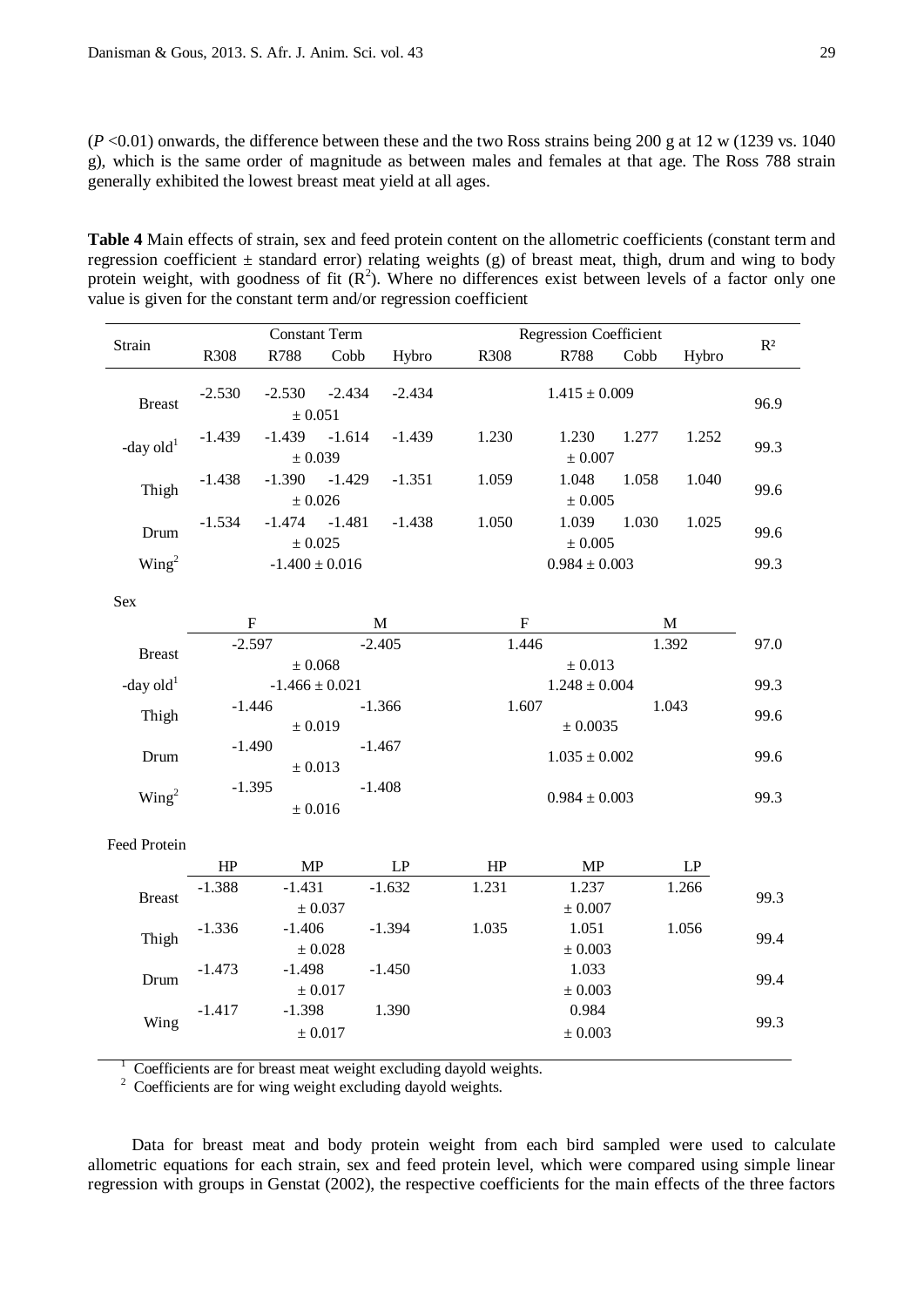being presented in Table 4. Where no differences were apparent in either the constant term or regression coefficient the common value is presented, as with those between strains when the day-old weights are excluded from the regression, where only one constant term (-1.466) and regression coefficient (1.248) is necessary to describe breast meat weight in terms of body protein content in both sexes. Day-old breast weights were excluded from the allometric analysis because these values fell below the slope common to all later measurements thereby causing the slope to steepen and the goodness of fit to diminish as illustrated in Figure 1. Small differences in allometric coefficients between factors for breast meat were evident between the two Ross strains on the one hand, and the Cobb and Hybro strains on the other, where the constant terms were -2.53 and -2.43 respectively but with the regression coefficient being the same in all four strains (1.415). The three levels of dietary protein resulted in linear trends in both constant terms (decreasing from -1.388 on the highest to -1.632 on the lowest protein level) and regression coefficients, which increased from 1.231 to 1.266.

Significant two-way interactions in the allometric coefficients for breast meat yield occurred between strain and sex (Table 5) with the two Ross strains having a higher constant term and lower slope, and the Cobb females showing a lower constant term  $(-0.281 \pm 0.07)$  and steeper slope  $(0.063 \pm 0.013)$  than the Cobb males, which were used as the reference strain. Hybro females exhibited a steeper slope  $(+0.036 \pm$ 0.013) than Cobb males. The Ross strains thus had higher breast meat weights in the early stages of growth but with the Cobb strain overtaking this advantage at some stage before the end of the growing period. Interactions also occurred between strain and feed protein content (Table 6) where the Ross strains on the highest protein level (P1), for example, had higher constant terms (0.204 and 0.260) and reduced regression coefficients (-0.051 and -0.058, respectively) than the Cobb strain on P1, and between feed protein level and sex (Table 7). An example of the latter interaction is that between males and females on the lowest protein level (P3), where females had a lower constant term  $(-0.422 \pm 0.067)$  and a higher regression coefficient  $(0.081 \pm 0.012)$ . The three way interactions between strain, sex and dietary protein levels are given in Table 8. The constant terms for four of the combinations fed P3 were lower than the reference combination (Cobb males on P1) and the slopes for four of the combinations involving the two Ross strains were flatter and for some of the Cobb and Hybro strains, steeper, than the reference combination.

| Parameter             | estimate | SЕ    | t(814)  | t pr.   |
|-----------------------|----------|-------|---------|---------|
| <b>Breast</b>         |          |       |         |         |
| Constant <sup>1</sup> | $-1.508$ | 0.049 | $-31.0$ | < 0.001 |
| $ln\_BP1$             | 1.252    | 0.009 | 146     | < 0.001 |
| R308M <sup>2</sup>    | 0.159    | 0.069 | 2.29    | 0.022   |
| <b>R788M</b>          | 0.158    | 0.069 | 2.29    | 0.022   |
| Cobb F                | $-0.281$ | 0.071 | $-3.95$ | < 0.001 |
| ln BP. R308 M         | $-0.044$ | 0.012 | $-3.63$ | < 0.001 |
| ln BP. R788 M         | $-0.046$ | 0.012 | $-3.79$ | < 0.001 |
| $ln$ BP. Cobb F       | 0.063    | 0.013 | 5.00    | < 0.001 |
| ln_BP. Hybro F        | 0.036    | 0.013 | 2.80    | 0.005   |
| Drum                  |          |       |         |         |
| Constant              | $-1.477$ | 0.042 | $-34.9$ | < 0.001 |
| $ln$ BP               | 1.033    | 0.007 | 139     | < 0.001 |
| ln BP. R308F          | 0.024    | 0.011 | 2.16    | 0.031   |
|                       |          |       |         |         |

**Table 5** Parameters for the significant two-way interactions between strain and sex over all dietary protein levels in breast meat (excluding day-old observations) and drum weight

 $\frac{1}{1}$  Reference level is Cobb Male:  $\frac{2}{1}$  Ross 308 Male.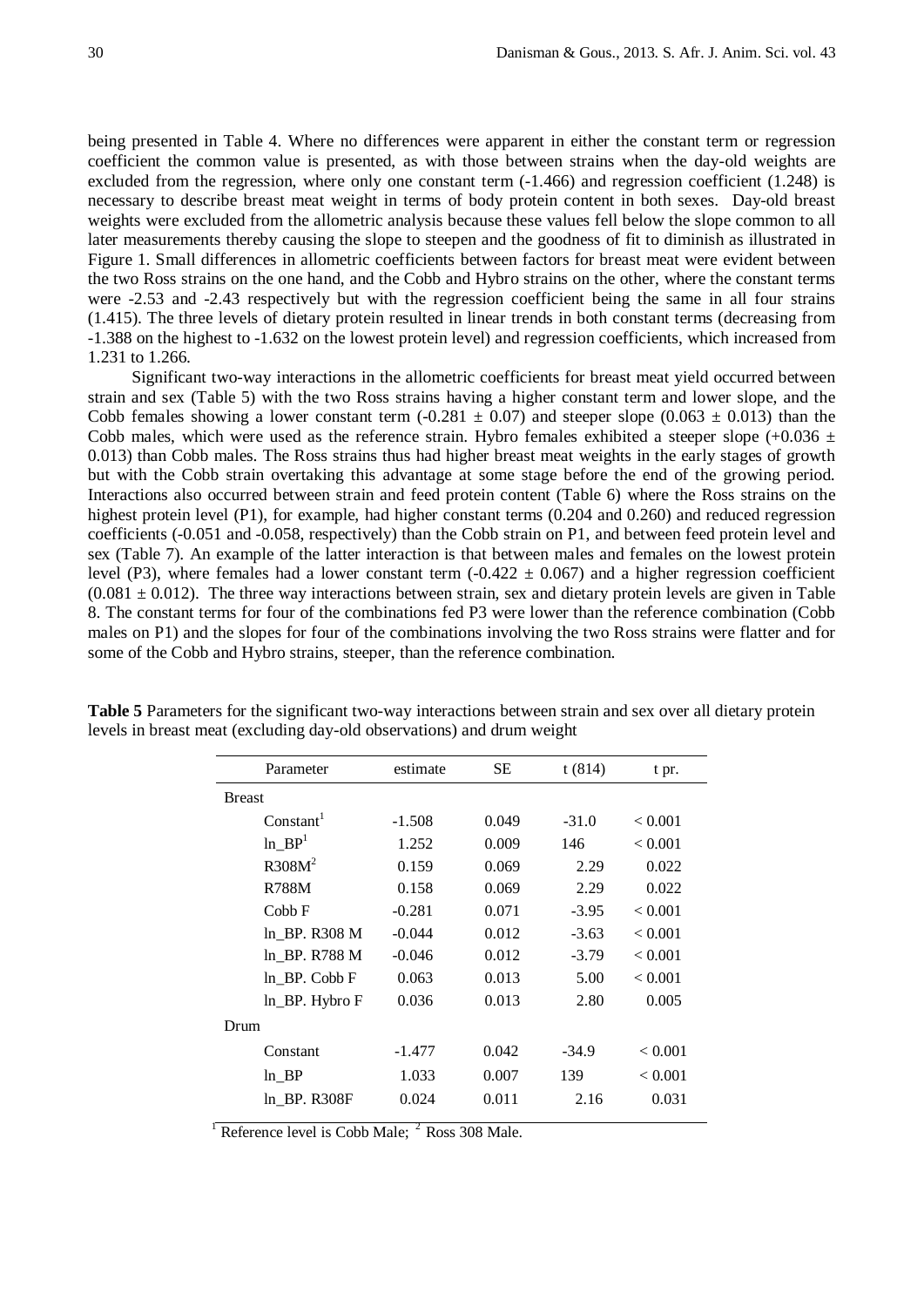The mean thigh weights of broilers on the various treatments, at weekly intervals, are given in Table 9. The weight referred to here, includes bone and skin and is the mean of the two thighs from each bird. At 84 d the mean thigh weights of the four strains over all protein levels were similar (352, 328, 313 and 335 g for Cobb, Ross 308 and 788 and Hybro, respectively), whereas the mean weight of male thighs (377 g) was 89 g heavier than those of females. Up to 42 d the mean thigh weight over all strains was directly related to feed protein content but thereafter thigh weight was heaviest on the low protein feed. This was not the case in each strain, however, the change-over being the result of the considerably higher thigh weights in the two Ross strains on the low protein feed, whereas the other two strains retained the direct relationship between dietary protein content and mean thigh weight. The main effect of strain on the allometric relationship between thigh weight and body protein weight (Table 5) resulted in significant differences in constant terms between strains but all having the same regression coefficient, i.e. the rate at which thigh weight increased with body protein content was the same in all strains, but the initial weight differed; this difference therefore being maintained throughout the growing period. Both the constant term and regression coefficient were the same for both sexes but, as with breast meat, a decrease in feed protein level caused the constant term to decrease linearly whilst the regression coefficient increased.

| Parameter             | estimate | SE    | t(806)  | t pr.   |
|-----------------------|----------|-------|---------|---------|
| <b>Breast</b>         |          |       |         |         |
| Constant <sup>1</sup> | $-1.538$ | 0.067 | $-23.0$ | < 0.001 |
| $ln\_BP1$             | 1.264    | 0.012 | 108     | < 0.001 |
| R308 P1               | 0.204    | 0.096 | 2.13    | 0.034   |
| R788 P1               | 0.260    | 0.095 | 2.75    | 0.006   |
| Cobb <sub>P4</sub>    | $-0.249$ | 0.092 | $-2.72$ | 0.007   |
| ln BP. R308 P1        | $-0.051$ | 0.017 | $-3.00$ | 0.003   |
| ln BP. R308 P2        | $-0.036$ | 0.017 | $-2.17$ | 0.030   |
| ln BP. R788 P1        | $-0.058$ | 0.017 | $-3.46$ | < 0.001 |
| ln BP. R788 P2        | $-0.048$ | 0.017 | $-2.90$ | 0.004   |
| ln BP. Cobb P3        | 0.041    | 0.016 | 2.53    | 0.011   |
| Thigh                 |          |       |         |         |
| Constant              | $-1.324$ | 0.056 | $-23.8$ | < 0.001 |
| $ln$ BP               | 1.035    | 0.010 | 106     | < 0.001 |
| Cobb <sub>P2</sub>    | $-0.181$ | 0.078 | $-2.32$ | 0.021   |
| ln BP. R308 P3        | 0.028    | 0.014 | 2.06    | 0.040   |
| ln_BP. Cobb P3        | 0.029    | 0.014 | 2.14    | 0.032   |
| $ln$ BP. Cobb P2      | 0.034    | 0.014 | 2.49    | 0.013   |

**Table 6** Parameters for the significant two-way interactions between strain and feed protein levels over both sexes in breast meat and thigh weight

Reference level is Cobb on feed protein level 1 (P1).

There were no two-way interactions between strain and sex in the case of thigh weight, but feed protein level interacted with both strain (Table 7) and sex (Table 8). The interaction with strain occurred in one case only, with the regression coefficient for the Ross 788 fed the lowest feed protein level being  $0.064 \pm$ 0.022 higher than all other combinations of strain and feed protein content. The interaction with sex was brought about also at the lower feed protein contents, with higher regression coefficients being exhibited by females on both protein level 3 (0.030  $\pm$  0.018) and 4 (0.049  $\pm$  0.018), and by males on protein level 4 (0.044  $\pm$  0.018). Some three-way interactions were evident, indicating that the Ross and Cobb strains differed in their response to low protein feeds, with Ross 788 females on the lowest protein level differing from other strain x sex combinations in both constant term and regression coefficient.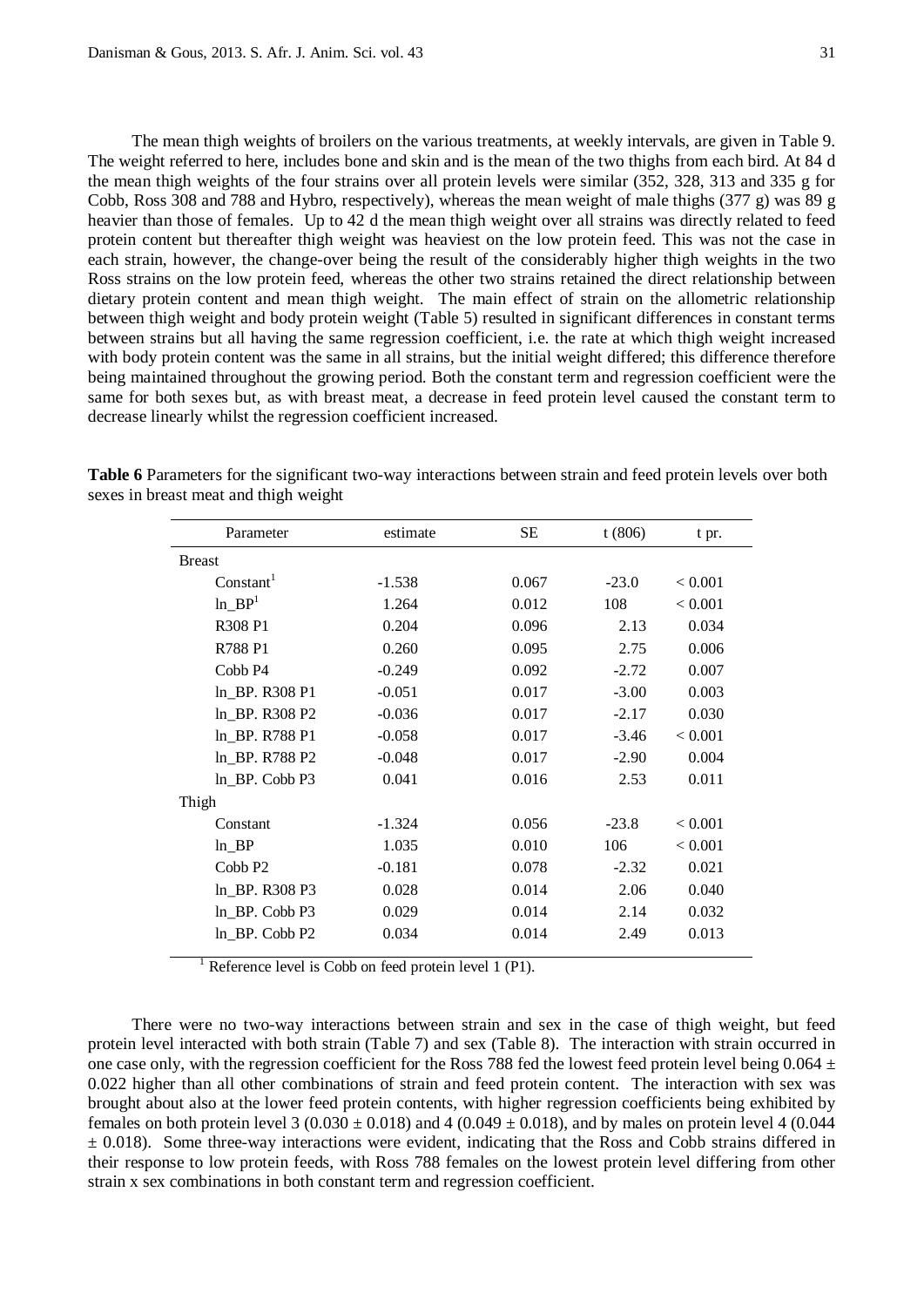The mean drum weights of broilers on the various treatments, at weekly intervals, are given in Table 10. The weight referred to here, includes bone and skin and is the mean of the two drums from each bird. At 84 d the mean drum weights of the four strains over all protein levels were similar (260, 263, 268 and 271 g for Cobb, Ross 308 and 788 and Hybro, respectively), whereas the mean weight of male drums (308 g) was 84 g heavier than those of females. Unlike with the thigh, there were no two-way interactions between strain and feed protein level in the case of the drum, and only one instance each in which strain and sex, and feed protein and sex, interacted (Tables 5 and 7, respectively). Cobb females on the high protein feed exhibited a lower regression coefficient (-0.046, *P* <0.05) than Cobb males on the same protein level (Table 8), this being the only three-way interaction in the case of drum weights in this trial.

The mean wing weights of broilers on the various treatments, at weekly intervals, are given in Table 11. As with the thigh and drum weights reported, the weight referred to here, includes bone and skin and is the mean of the two wings from each bird. Only 8 g separated the mean wing weights at 84 d over both sexes between strains, the heaviest being those from the Hybro strain (204 g) and the lightest (196 g) from Ross 308. Conversely, 55 g separated the mean wing weights between males and females at 84 d.

|               | Parameter             | estimate | <b>SE</b> | t(818)  | t pr.   |
|---------------|-----------------------|----------|-----------|---------|---------|
| <b>Breast</b> |                       |          |           |         |         |
|               | Constant <sup>1</sup> | $-1.312$ | 0.047     | $-27.9$ | < 0.001 |
|               | $ln\_BP1$             | 1.212    | 0.008     | 148     | < 0.001 |
|               | P1F                   | $-0.204$ | 0.069     | $-2.94$ | 0.003   |
|               | P <sub>3</sub> F      | $-0.422$ | 0.067     | $-6.31$ | < 0.001 |
|               | P <sub>3</sub> M      | $-0.259$ | 0.065     | $-4.00$ | < 0.001 |
|               | P2F                   | $-0.272$ | 0.068     | $-3.99$ | < 0.001 |
|               | $ln$ BP. P1 F         | 0.049    | 0.012     | 3.96    | < 0.001 |
|               | ln BP. P3 F           | 0.081    | 0.012     | 6.79    | < 0.001 |
|               | ln BP. P3 M           | 0.035    | 0.011     | 3.07    | 0.002   |
|               | $ln$ BP. $P2F$        | 0.060    | 0.012     | 4.93    | < 0.001 |
| Thigh         |                       |          |           |         |         |
|               | Constant              | $-1.307$ | 0.038     | $-34.2$ | < 0.001 |
|               | $ln$ BP               | 1.029    | 0.007     | 155     | < 0.001 |
|               | P <sub>3</sub> F      | $-0.091$ | 0.054     | $-1.68$ | 0.093   |
|               | P2F                   | $-0.153$ | 0.055     | $-2.76$ | 0.006   |
|               | $ln$ BP. P3 F         | 0.028    | 0.010     | 2.93    | 0.003   |
|               | $ln$ _BP. P3 M        | 0.026    | 0.009     | 2.85    | 0.004   |
|               | $ln$ BP. $P2F$        | 0.035    | 0.010     | 3.52    | < 0.001 |
| Drum          |                       |          |           |         |         |
|               | Constant              | $-1.427$ | 0.039     | $-36.7$ | < 0.001 |
|               | $ln$ BP               | 1.028    | 0.007     | 152     | < 0.001 |
|               | P2F                   | $-0.118$ | 0.056     | $-2.09$ | 0.037   |
|               |                       |          |           |         |         |

**Table 7** Parameters for the significant two-way interactions between feed protein level and sex over all strains in breast meat, thigh, drum and wing weight

<sup>1</sup> Reference level is male on feed protein level 1 (P1).

As with the day-old breast weights, the mean wing weights at dayold fell below the allometric slope common to all later weights, and so were excluded from the allometric analysis. The main effects of strain, sex and feed protein content (Table 4) had no effect on the slope of the allometric regression with body protein content, although the constant terms differed marginally between sexes and feed protein. No two-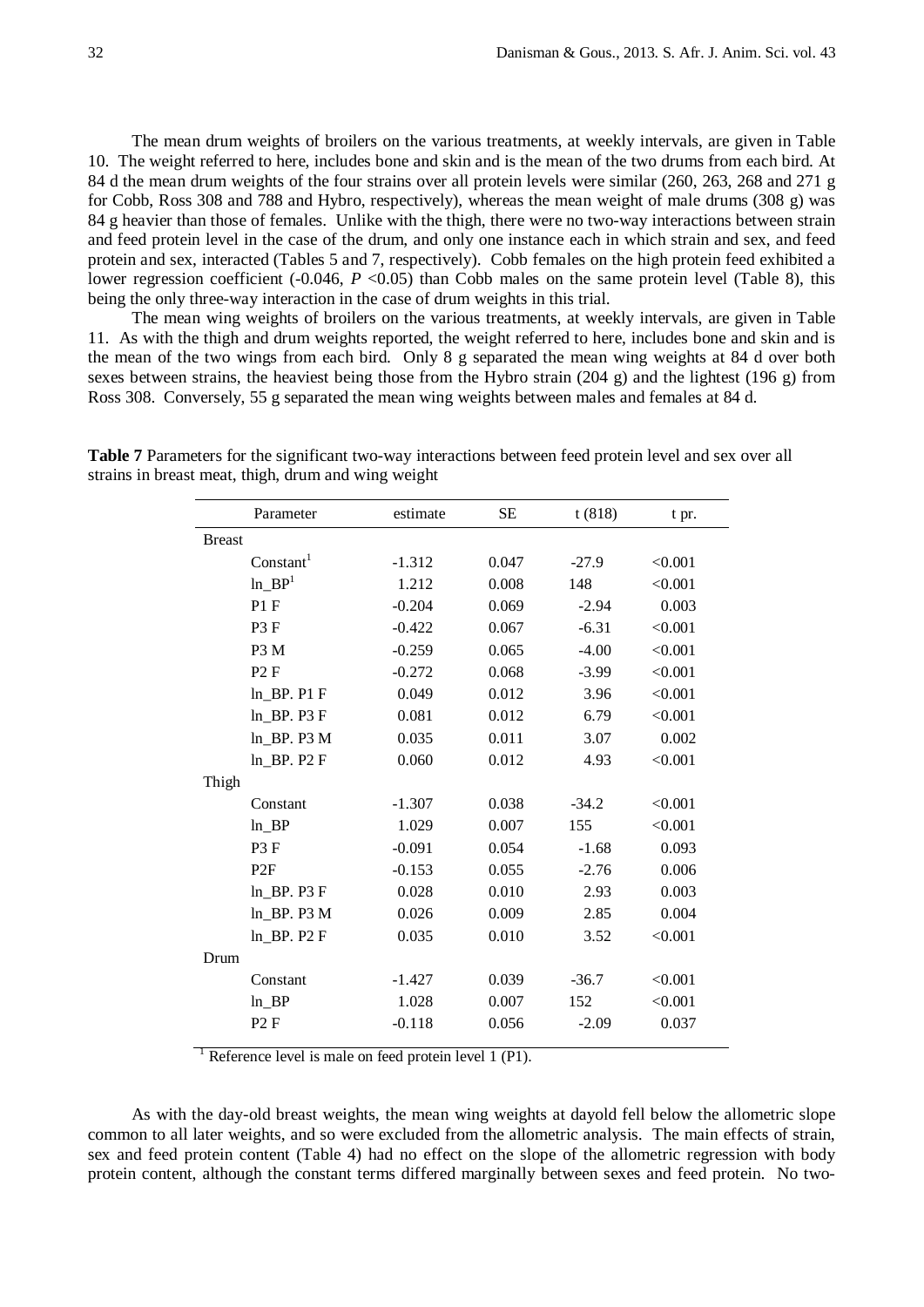way interactions were found for mean wing weight, but there was a three-way interaction (Table 8), with males of the Hybro strain on feed protein 2 exhibiting a higher constant term  $(0.29, P \le 0.01)$  and a lower slope  $(-0.05, P<0.01)$  than the Cobb males on the highest protein level.

### **Discussion**

The four strains, two sexes and three dietary protein levels used in the trial had the desired effect of producing a wide range of rates of growth of the body and of the weights of the physical and chemical components of the birds sampled. As with the previous trial (Danisman & Gous, 2011) the body weights achieved exceeded the breed standards for all strains used. The major difference between the design of this and the previous trial, apart from the number of strains and dietary protein levels used, was that the birds in this trial were sampled to 84 d of age, this being twice the age of the birds at the termination of the previous trial. The allometric regressions are therefore measured over a far wider range of body protein contents than in the previous trial.

> Parameter estimate SE t (782) t pr. Breast  $Constant<sup>1</sup>$  -1.432 0.084 -17.0 < 0.001  $\ln\_BP^1$  1.240 0.015 84.6 < 0.001 R788 F P3  $-0.250$   $0.120$   $-2.07$   $0.038$ Cobb F P3  $-0.498$   $0.118$   $-4.22$   $< 0.001$ Cobb M P3 -0.254 0.115 -2.20 0.028 Hybro F P3 -0.236 0.120 -1.97 0.049 ln\_BP. R308 M P1  $-0.042$  0.021  $-2.00$  0.046 ln BP. R308 M P2 -0.043 0.021 -2.09 0.037 ln BP. R788 M P1 -0.047 0.021 -2.26 0.024 ln\_BP. R788 M P2  $-0.041$   $0.021$   $-2.01$  0.045 ln\_BP. Cobb F P1 0.054 0.022 2.50 0.013  $ln\_BP$ . Cobb F P3 0.099 0.021 4.73  $< 0.001$ ln BP. Cobb F P2 0.057 0.022 2.64 0.008 ln\_BP. Hybro F P1 0.046 0.023 2.02 0.044 ln\_BP. Hybro F P3 0.050 0.021 2.34 0.020 Thigh Constant -1.316 0.077 -17.2 < 0.001 ln\_BP 1.034 0.013 77.5 < 0.001 ln\_BP. Cobb F P2 0.040 0.020 2.02 0.043 Drum Constant -1.518 0.075 -20.2 < 0.001  $\ln_{\text{B}} \text{BP}$  1.042 0.013 79.7 < 0.001 ln BP. Cobb F P1 -0.046 0.019 -2.40 0.017 Wing Constant -1.502 0.077 -19.6 < 0.001  $\ln_{\text{B}}$ BP 1.003 0.013 75.0 < 0.001 Hybro M P2 0.291 0.108 2.70 0.007 ln\_BP. Hybro M P2  $-0.051$  0.019  $-2.68$  0.007

**Table 8** Parameters for the significant three-way interactions between strain, sex and feed protein level in breast meat, thigh, drum and wing weight

<sup>1</sup> Reference level is Cobb male on feed protein level 1 (P1).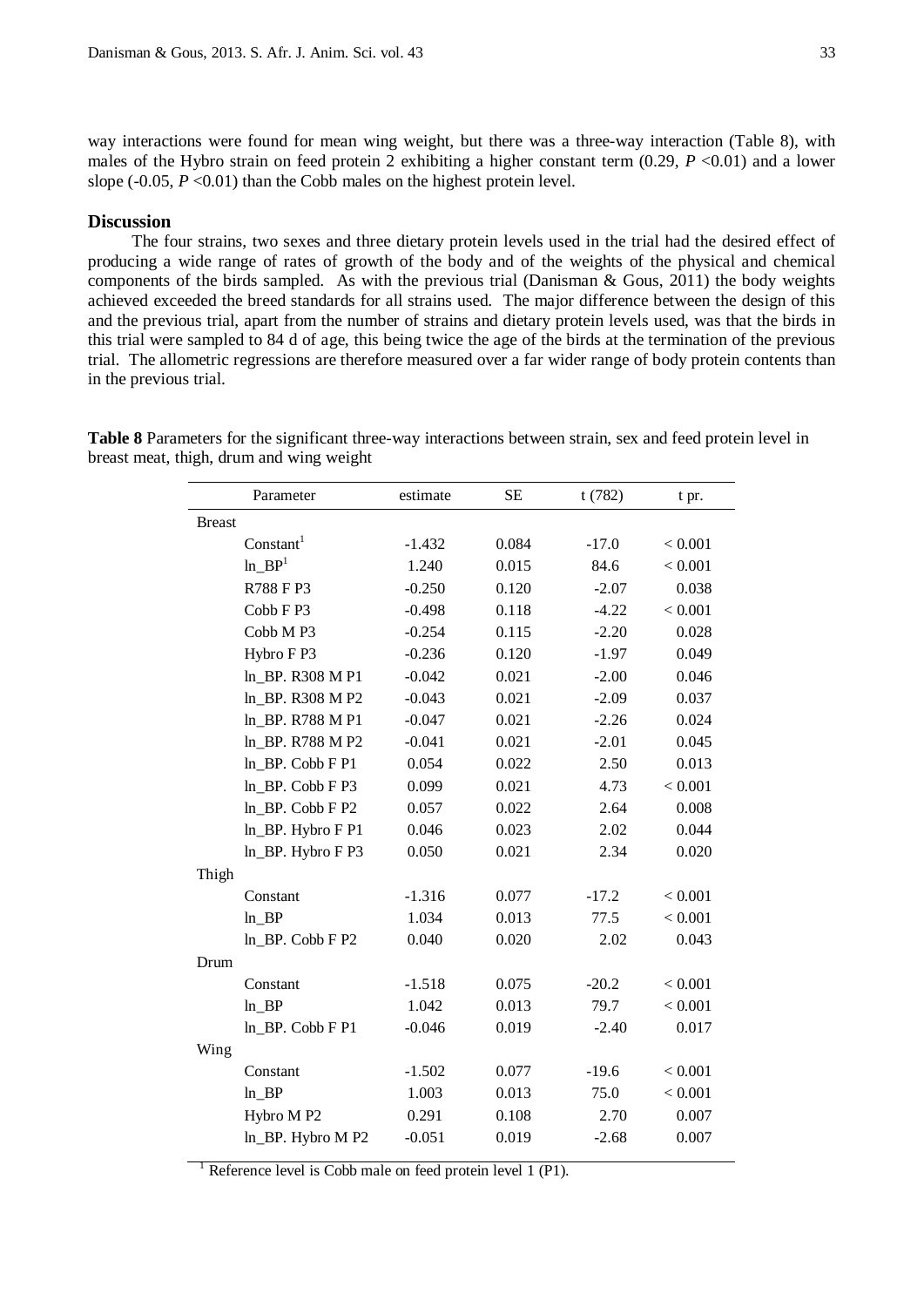As in the previous trial (Danisman & Gous, 2011), and in spite of differences in growth rates and carcass composition between the strains and sexes used, breast meat weight was unaffected by these factors when expressed as a proportion of the body protein content of the broiler. And, as with the previous trial, differences in the constant term and regression coefficient describing this relationship were brought about by rearing the birds on different levels of dietary protein, with the constant terms decreasing and the slopes increasing as feed protein content decreased. It was suggested previously that this effect could be the result of increasing amounts of lipid being deposited in the breast muscle as feed protein content is reduced resulting in increasing breast weights at a given body protein weight. It is known that body lipid deposition increases as feed protein content declines (Gous *et al*., 1990). The same situation exists for the other parts analysed in this trial, with feed protein being the major factor influencing the slope of the allometric regressions with body protein content. This issue can only be resolved by measuring the amount of lipid that is deposited in each of the parts when birds are fed decreasing amounts of dietary protein: breast meat would be expected to retain a lower proportion of lipid than would the thigh, for example. Adjustments could then be made to the weights of the parts proportional to the amount of lipid that would be expected to be deposited when the bird is fed a given level of dietary protein at each stage of growth.

|                         |                  |                | Cobb           |       |                           | R308 |                      |     |        | Hybro |     |             |     |
|-------------------------|------------------|----------------|----------------|-------|---------------------------|------|----------------------|-----|--------|-------|-----|-------------|-----|
| Age                     | $\mathbf{RMS}^1$ |                |                |       |                           |      | Feed protein content |     |        |       |     |             |     |
| (w)                     |                  | H <sup>2</sup> | M <sup>3</sup> | $L^4$ | $\boldsymbol{\mathrm{H}}$ | M    | L                    | H   | M      | L     | H   | $\mathbf M$ | L   |
|                         |                  |                |                |       |                           |      | Females              |     |        |       |     |             |     |
| $\mathbf{1}$            | 1.3              | 8.4            | 6.9            | 7.3   | 8.4                       | 7.4  | 7.3                  | 9.0 | 8.4    | 7.8   | 8.5 | 8.1         | 6.8 |
| $\overline{c}$          | 11               | 25             | 25             | 17    | 25                        | 20   | 22                   | 24  | $20\,$ | 20    | 23  | 22          | 19  |
| 3                       | 42               | 46             | 38             | 37    | 39                        | 40   | 40                   | 43  | 42     | 37    | 39  | 39          | 43  |
| $\overline{\mathbf{4}}$ | 117              | 79             | 77             | 81    | 79                        | 73   | 74                   | 81  | 61     | 73    | 76  | 71          | 74  |
| 5                       | 105              | 106            | 103            | 102   | 100                       | 97   | 102                  | 106 | 105    | 103   | 101 | 97          | 101 |
| 6                       | 605              | 150            | 85             | 153   | 152                       | 141  | 118                  | 141 | 125    | 126   | 119 | 129         | 116 |
| $8\,$                   | 568              | 193            | 205            | 189   | 212                       | 174  | 196                  | 192 | 183    | 178   | 186 | 195         | 165 |
| 10                      | 1106             | 222            | 230            | 236   | 194                       | 227  | 250                  | 217 | 248    | 222   | 229 | 248         | 222 |
| 12                      | 2210             | 318            | 295            | 309   | 241                       | 281  | 289                  | 272 | 276    | 275   | 314 | 279         | 308 |
|                         |                  |                |                |       |                           |      | Males                |     |        |       |     |             |     |
| $\mathbf{1}$            | 1.3              | 8.4            | 6.1            | 6.1   | 9.1                       | 7.9  | 7.7                  | 7.5 | 7.3    | 6.2   | 8.1 | 8.2         | 7.8 |
| $\overline{c}$          | 11               | $22\,$         | 23             | 21    | 25                        | 22   | 16                   | 24  | 22     | 21    | 21  | 21          | 20  |
| $\mathfrak 3$           | 42               | 52             | 47             | 43    | 43                        | 42   | 34                   | 45  | 36     | 33    | 49  | 44          | 37  |
| $\overline{\mathbf{4}}$ | 117              | 96             | 89             | 75    | 97                        | 72   | 83                   | 87  | 81     | 82    | 88  | 90          | 70  |
| 5                       | 105              | 129            | 113            | 110   | 102                       | 119  | 103                  | 123 | 100    | 112   | 109 | 123         | 108 |
| 6                       | 605              | 120            | 153            | 132   | 185                       | 139  | 144                  | 153 | 155    | 126   | 170 | 144         | 152 |
| $8\,$                   | 568              | 243            | 259            | 245   | 239                       | 228  | 234                  | 242 | 242    | 252   | 233 | 228         | 233 |
| 10                      | 1106             | 283            | 287            | 324   | 266                       | 307  | 323                  | 285 | 297    | 322   | 319 | 322         | 348 |
| 12                      | 2210             | 403            | 392            | 398   | 352                       | 392  | 415                  | 349 | 340    | 371   | 406 | 344         | 362 |

**Table 9** Mean thigh weight (g), at weekly intervals, of females and males of four strains of broiler fed three levels of balanced protein to 12 weeks of age

<sup>1</sup> Residual mean square. <sup>2</sup> High protein; <sup>3</sup> Medium protein; <sup>4</sup> Low protein.

As in the first trial reported on this subject (Danisman & Gous, 2011) the day-old breast meat weights again fell below the allometric slope common to all subsequent weights when regressed against body protein weight (Figure 1), but in addition, the day-old wing weights also had to be removed from the analysis in order to produce a more accurate relationship between this part and body protein, which was not the case in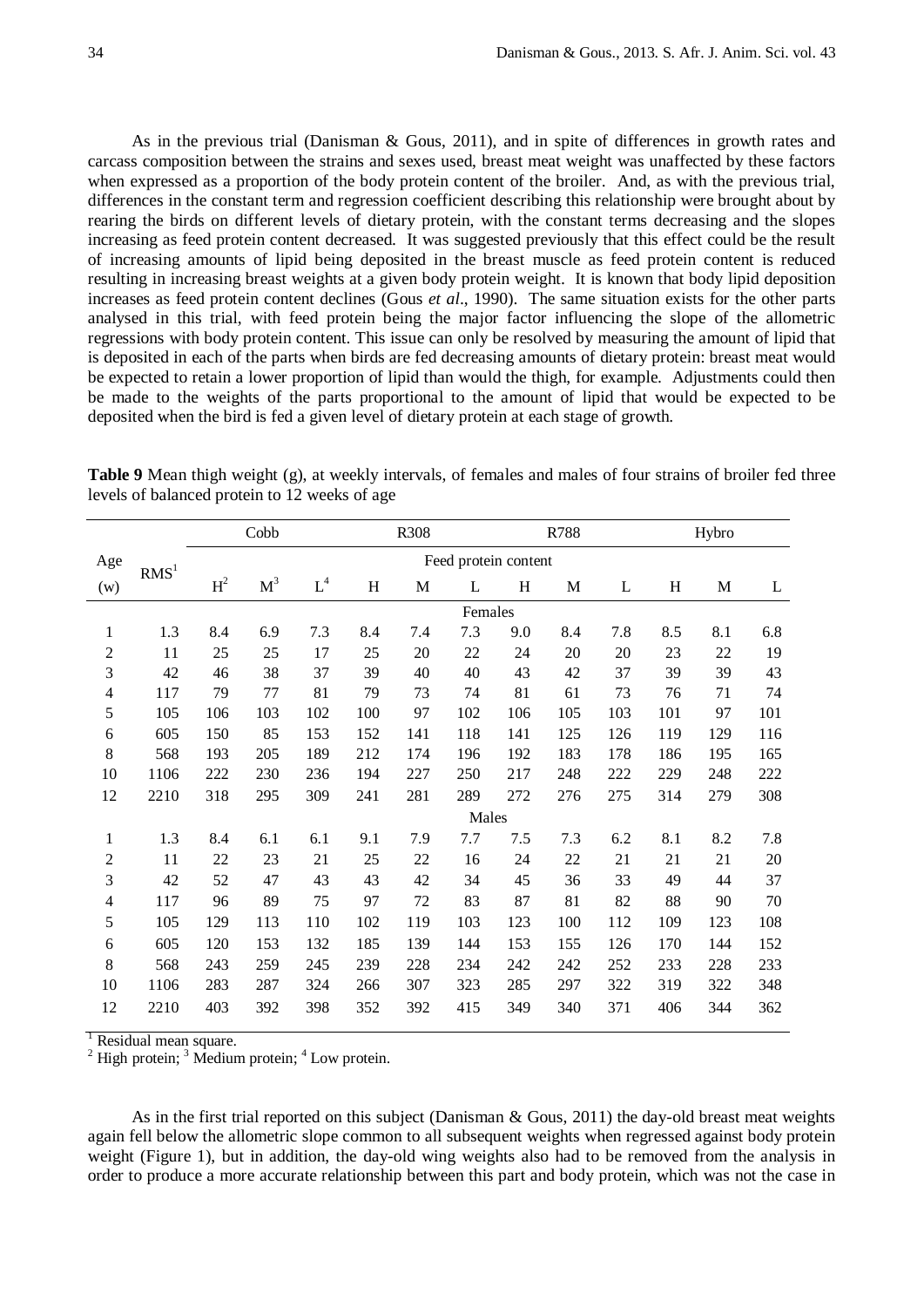the earlier trial. Halevy *et al.* (2006) and Noy & Sklan (1998) have shown that breast meat weights at dayold are heavier when chicks have had access to food prior to being removed from the incubator, which suggests that the breast muscle may be used to supply nutrients to the body during this period. A study comparing the effects of early feeding with the conventional approach on the allometric relationships between body protein and the physical parts of the body at dayold might shed light on whether the breast and wing are being depleted of nutrients for other purposes during the last stages of incubation.

The allometric coefficients obtained in this trial for breast meat weights were comparable with those of the first trial in this series (Danisman & Gous, 2011). For example, the constant terms and regression coefficients for breast meat, excluding day-old weights, for the first and second trials were -1.466 and -1.428, and 1.248 and 1.236 respectively. The regression coefficients for the other three parts analysed were not as comparable: for thigh these were 1.325 and 1.036, for drum, 1.035 and 1.015, and for wing, 0.984 and 1.055 respectively. These differences are likely to be statistical rather than biological in nature, because of sampling and other experimental errors when collecting data of this sort. The results of these two trials as well as those from a third trial on this topic are to be combined to determine a more accurate estimate of the allometric relationships between these parts and body protein.

|                |                  |       | Cobb           |                      |     | R308 | R788                 |     |     |     |     | Hybro |     |  |
|----------------|------------------|-------|----------------|----------------------|-----|------|----------------------|-----|-----|-----|-----|-------|-----|--|
| Age            | RMS <sup>1</sup> |       |                |                      |     |      | Feed protein content |     |     |     |     |       |     |  |
| (w)            |                  | $H^2$ | $\mathbf{M}^3$ | $\operatorname{L}^4$ | H   | M    | L                    | H   | M   | L   | H   | M     | L   |  |
|                |                  |       |                |                      |     |      | Females              |     |     |     |     |       |     |  |
| $\mathbf{1}$   | 0.7              | 7.0   | 6.4            | 5.6                  | 6.8 | 6.5  | 6.6                  | 7.7 | 7.3 | 6.7 | 7.2 | 7.3   | 6.4 |  |
| $\overline{c}$ | 7.9              | 21    | 18             | 15                   | 21  | 14   | 18                   | 20  | 18  | 17  | 20  | 19    | 18  |  |
| 3              | 27               | 40    | 33             | 31                   | 36  | 37   | 34                   | 39  | 38  | 32  | 35  | 34    | 36  |  |
| 4              | 80               | 65    | 59             | 61                   | 68  | 60   | 60                   | 67  | 54  | 62  | 64  | 55    | 60  |  |
| 5              | 79               | 91    | 84             | 81                   | 86  | 86   | 83                   | 89  | 90  | 88  | 83  | 81    | 82  |  |
| $\sqrt{6}$     | 340              | 116   | 70             | 111                  | 117 | 125  | 102                  | 117 | 105 | 105 | 100 | 106   | 91  |  |
| $8\,$          | 374              | 147   | 156            | 154                  | 160 | 146  | 163                  | 154 | 160 | 154 | 149 | 156   | 139 |  |
| 10             | 782              | 191   | 188            | 178                  | 167 | 202  | 210                  | 179 | 214 | 183 | 188 | 202   | 185 |  |
| 12             | 1012             | 215   | 219            | 205                  | 203 | 225  | 238                  | 221 | 237 | 226 | 221 | 240   | 237 |  |
|                |                  |       |                |                      |     |      | Males                |     |     |     |     |       |     |  |
| $\mathbf{1}$   | 0.7              | 6.8   | 5.5            | 5.4                  | 8.0 | 6.5  | 6.7                  | 6.7 | 6.4 | 5.7 | 6.8 | 7.0   | 6.2 |  |
| $\sqrt{2}$     | 7.9              | 19    | 19             | 19                   | 22  | 19   | 15                   | 22  | 19  | 16  | 21  | 19    | 18  |  |
| $\mathfrak{Z}$ | 27               | 46    | 40             | 40                   | 38  | 40   | 30                   | 42  | 32  | 29  | 44  | 39    | 32  |  |
| $\overline{4}$ | 80               | 80    | 78             | 59                   | 85  | 67   | 74                   | 81  | 72  | 66  | 77  | 75    | 57  |  |
| 5              | 79               | 106   | 94             | 89                   | 99  | 98   | 91                   | 108 | 88  | 96  | 98  | 104   | 94  |  |
| 6              | 340              | 110   | 138            | 100                  | 159 | 130  | 121                  | 138 | 135 | 113 | 137 | 129   | 125 |  |
| 8              | 374              | 220   | 209            | 195                  | 222 | 206  | 203                  | 223 | 219 | 228 | 198 | 197   | 205 |  |
| 10             | 782              | 235   | 247            | 241                  | 254 | 277  | 289                  | 276 | 275 | 269 | 274 | 263   | 260 |  |
| 12             | 1012             | 337   | 295            | 292                  | 319 | 262  | 337                  | 309 | 283 | 334 | 329 | 292   | 308 |  |

**Table 10** Mean drum weights (g), at weekly intervals, of females and males of four strains of broiler fed three levels of balanced protein to 12 weeks of age

Residual mean square;  $2$  High protein;  $3$  Medium protein;  $4$  Low protein.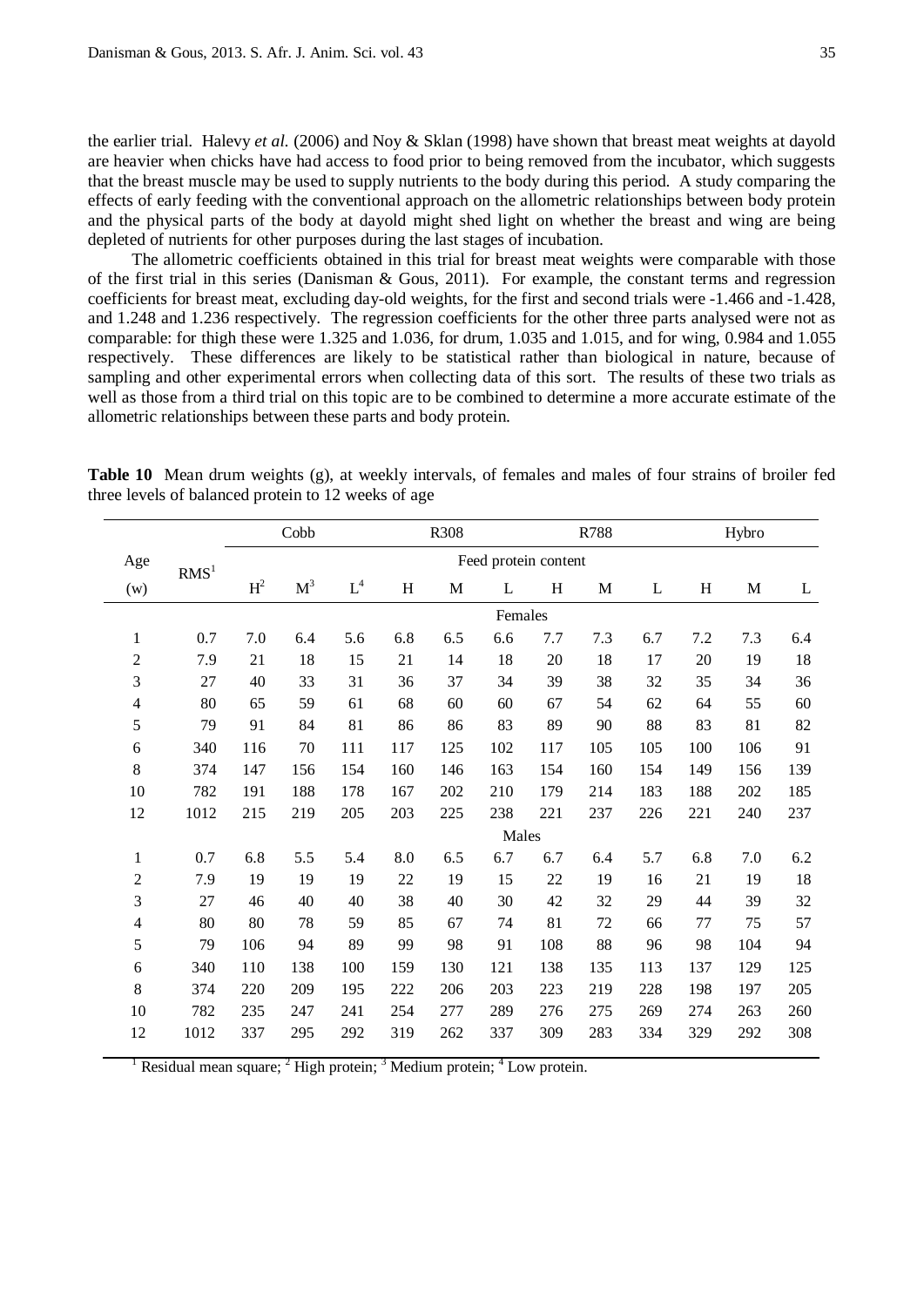

**Figure 1** Allometric relationship between breast meat weight and body protein weight for the four strains used in the trial: Cobb, Δ; Ross 308, - - - ○; Ross 788, \_\_\_ □; Hybro, \_<sub>\_\_\_</sub>\_\_. x. Graph on right excludes dayold weights.

| <b>Table 11</b> Mean wing weights (g), at weekly intervals, of females and males of four strains of broiler fed |  |  |  |  |  |  |  |
|-----------------------------------------------------------------------------------------------------------------|--|--|--|--|--|--|--|
| three levels of balanced protein to 12 weeks of age                                                             |  |  |  |  |  |  |  |

|                |                  | R308<br>Cobb   |                |       |     |     | R788                 |     |     |     |     | Hybro |     |  |
|----------------|------------------|----------------|----------------|-------|-----|-----|----------------------|-----|-----|-----|-----|-------|-----|--|
| Age            |                  |                |                |       |     |     | Feed protein content |     |     |     |     |       |     |  |
| (weeks)        | RMS <sup>1</sup> | H <sup>2</sup> | M <sup>3</sup> | $L^4$ | H   | M   | L                    | H   | M   | L   | H   | M     | L   |  |
|                |                  |                |                |       |     |     | Females              |     |     |     |     |       |     |  |
| 1              | 0.4              | 6.2            | 5.3            | 5.0   | 6.4 | 5.9 | 5.5                  | 6.6 | 6.4 | 5.3 | 6.6 | 6.2   | 5.4 |  |
| $\overline{2}$ | 5                | 18             | 17             | 13    | 18  | 15  | 17                   | 16  | 16  | 16  | 19  | 17    | 15  |  |
| 3              | 22               | 34             | 29             | 28    | 30  | 30  | 30                   | 34  | 31  | 28  | 32  | 32    | 31  |  |
| 4              | 55               | 53             | 56             | 52    | 56  | 53  | 51                   | 56  | 43  | 49  | 57  | 56    | 52  |  |
| 5              | 57               | 72             | 71             | 67    | 66  | 65  | 67                   | 74  | 73  | 69  | 72  | 70    | 72  |  |
| 6              | 199              | 98             | 60             | 97    | 97  | 85  | 79                   | 95  | 85  | 83  | 79  | 89    | 79  |  |
| 8              | 103              | 130            | 126            | 126   | 128 | 111 | 127                  | 119 | 124 | 121 | 119 | 127   | 115 |  |
| 10             | 237              | 151            | 142            | 139   | 133 | 145 | 153                  | 142 | 152 | 145 | 148 | 154   | 161 |  |
| 12             | 448              | 184            | 172            | 171   | 142 | 168 | 179                  | 165 | 179 | 185 | 184 | 177   | 176 |  |
|                |                  |                |                |       |     |     | Males                |     |     |     |     |       |     |  |
| $\mathbf{1}$   | 0.4              | 5.9            | 5.1            | 4.7   | 6.0 | 5.6 | 5.7                  | 5.5 | 5.6 | 4.8 | 6.2 | 6.3   | 5.5 |  |
| $\overline{2}$ | 5                | 16             | 18             | 16    | 19  | 15  | 12                   | 18  | 16  | 14  | 16  | 17    | 16  |  |
| 3              | 22               | 39             | 35             | 30    | 32  | 31  | 25                   | 34  | 29  | 26  | 38  | 35    | 30  |  |
| $\overline{4}$ | 55               | 67             | 64             | 53    | 62  | 52  | 57                   | 61  | 61  | 57  | 68  | 64    | 52  |  |
| 5              | 57               | 68             | 75             | 73    | 73  | 78  | 70                   | 78  | 79  | 74  | 77  | 90    | 75  |  |
| 6              | 199              | 85             | 102            | 84    | 116 | 94  | 92                   | 102 | 102 | 90  | 115 | 90    | 96  |  |
| 8              | 103              | 169            | 168            | 136   | 155 | 143 | 149                  | 157 | 162 | 155 | 153 | 154   | 156 |  |
| 10             | 237              | 185            | 186            | 181   | 180 | 197 | 195                  | 199 | 185 | 192 | 203 | 190   | 200 |  |
| 12             | 448              | 252            | 215            | 221   | 228 | 231 | 234                  | 223 | 212 | 240 | 239 | 234   | 216 |  |

<sup>1</sup> Residual mean square; <sup>2</sup> High protein; <sup>3</sup> Medium protein; <sup>4</sup> Low protein.